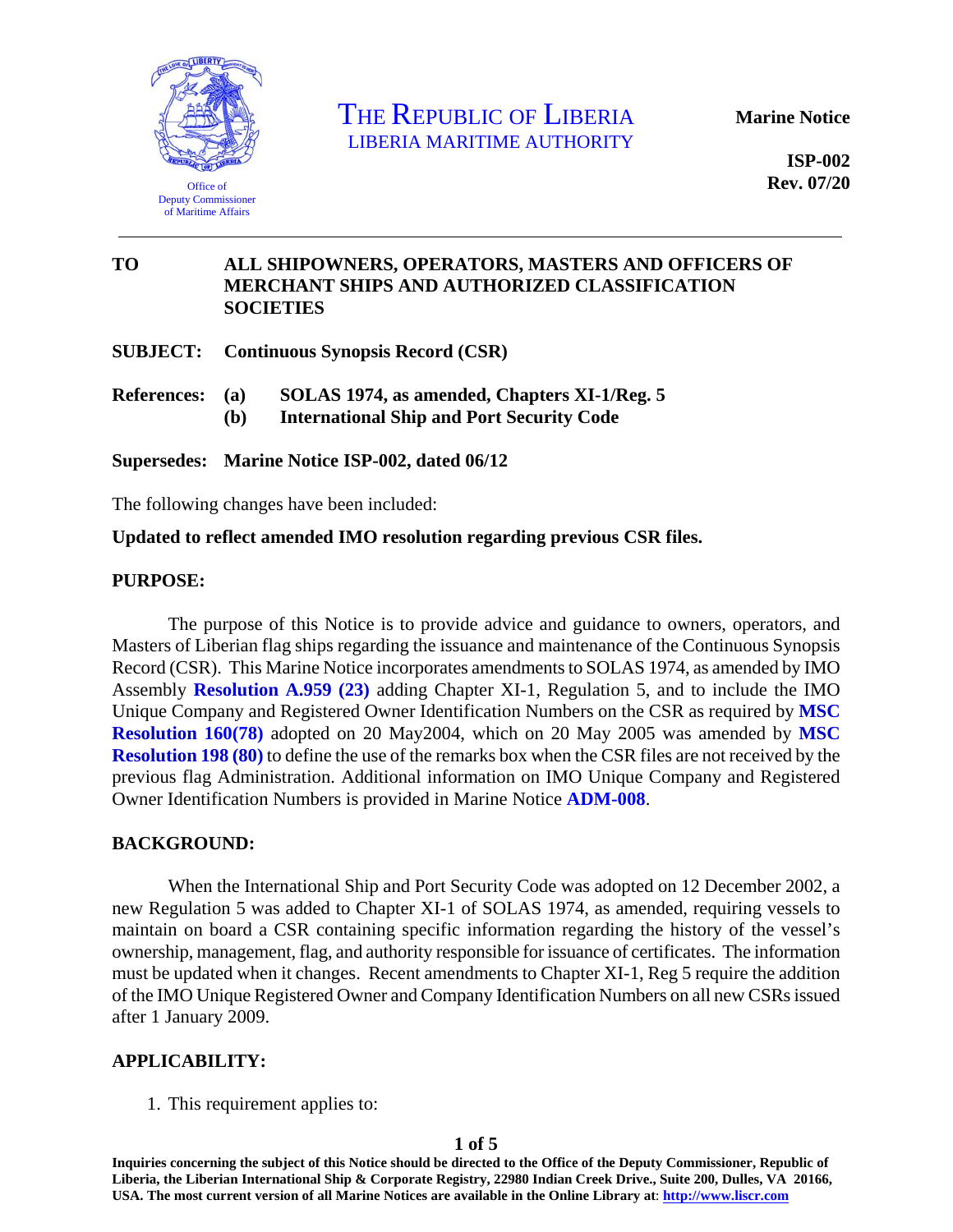- Passenger ships, including high-speed passenger craft;
- Cargo ships, including high-speed craft, of 500 gross tonnage and upwards; and
- Self Propelled Mobile offshore drilling units (MODU).

2. It does not apply to:

- Government-operated ships used for non-commercial purposes;
- Cargo ships of less than 500 gross tonnage as measured by the Administration or the ITC 69, whichever is the lesser;
- Ships not propelled by mechanical means;
- Wooden craft of primitive origins;
- Private pleasure yachts not engaged in trade; and
- Fishing vessels.
- 3. Vessels not subject to mandatory compliance with the ISPS Code may do so voluntarily. However, the operators of such ships must make a written request to Vessel Certificate Department by email to: vesselcertificates@liscr.com for the issuance of a voluntary CSR. Once issued, it must be maintained in accordance with SOLAS regulatory requirements.

# **REQUIREMENTS:**

### **1.0 Definitions**

- 1.1 Administration: The government whose flag the vessel is registered to fly.
- 1.2 Convention: The International Convention for the Safety of Life at Sea, 1974 as amended (SOLAS).
- 1.3 Company: The owner of the ship or any other organization or person such as the Manager, or the Bareboat Charterer, who has assumed the responsibility for operation of the ship from the Shipowner and who on assuming such responsibility has agreed in writing to take over.
- 1.4 CSR: The Continuous Synopsis Record issued by the Administration.
- 1.5 CSR Amendment Form: a form utilized to update information contained in the CSR.
- 1.6 CSR Index of Amendments: the record of amendments made to the CSR.
- 1.7 ISPS Code: The International Ship and Port Facility Security Code.
- 1.8 ITC 69: The International Tonnage Convention, 1969.

# **2.0 CSR File**

- 2.1 All ships required to have a CSR shall maintain on board a permanent CSR file containing all previously issued CSR Documents.
- 2.2 A ship's CSR File is comprised of:
	- 2.2.1 All Continuous Synopsis Records issued to the vessel numbered sequentially for the life of the ship;
	- 2.2.2 All Amendment Forms attached to each individual CSR relating to changes made to

#### **ISP-002** 2 of 5 07/20  **The Republic of Liberia**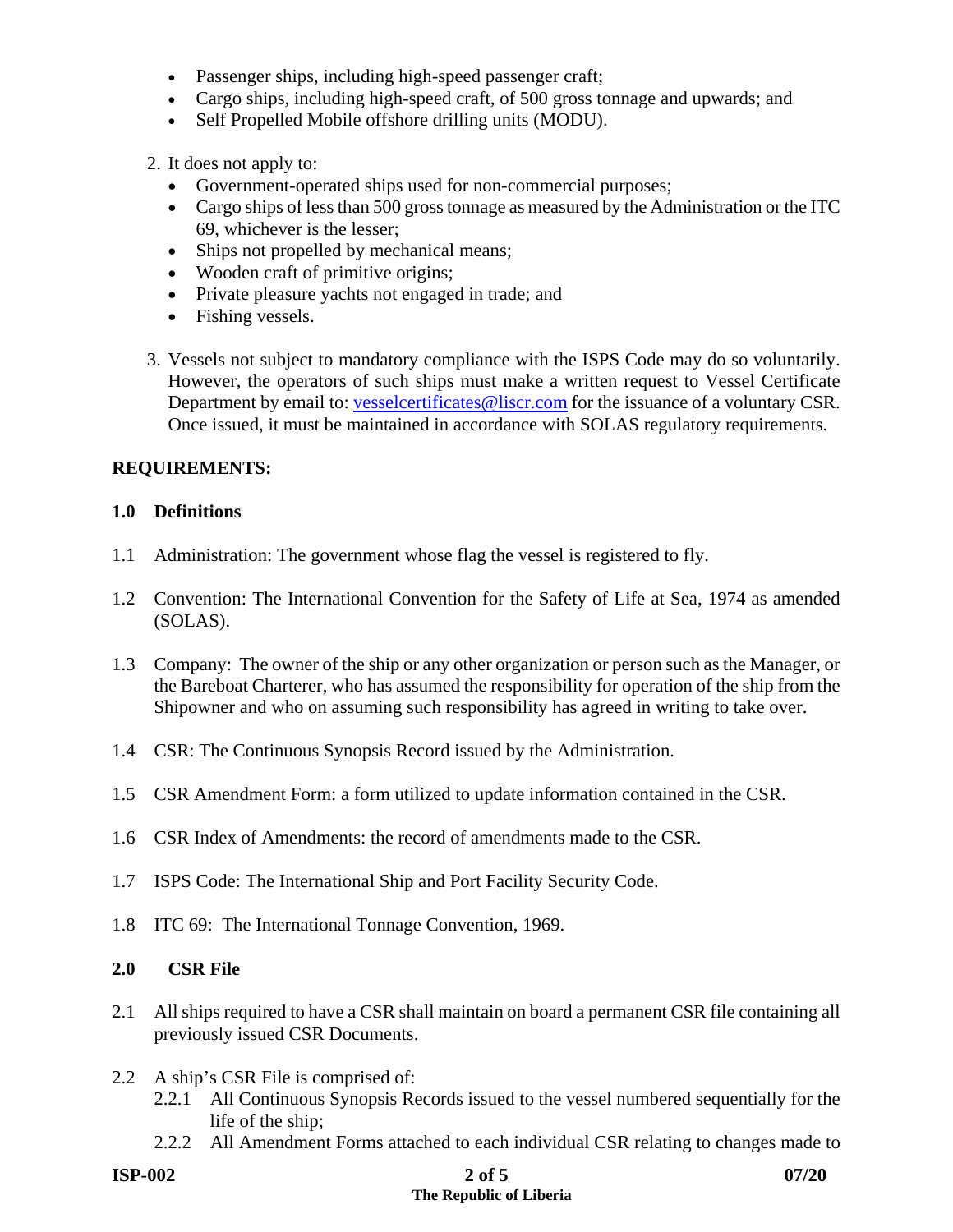that CSR; and

- 2.2.3 All Indexes of Amendments listing all amendments (specified by Amendment Forms) relating to each CSR and attached to the CSR.
- 2.3 We recommend that the CSR File be maintained in a binder in chronological order. The Flag Administrations maintain a copy of the ship's CSR file so that a certified copy may be transferred intact to a new flag Administration on change of flag or replaced on board the ship should the CSR be lost or destroyed.
- 2.4 A vessel's CSR file may be inspected by Port State Control Officers and other authorized persons.

# **3.0 Continuous Synopsis Record (CSR)**

- 3.1 Only an Administration may issue a CSR to a ship; a sample copy of the Liberian CSR is in Appendix 1 of this Notice. The first CSR issued to a ship is numbered "1," and subsequent CSRs will be sequentially numbered regardless of the Administration.
- 3.2 Each original CSR shall be sent to the ship and kept by the ship throughout its lifetime. The Administration will keep a copy of each CSR it issued to the ship.
- 3.3 Whenever a CSR is issued to a ship, the Administration will provide all information in blocks 1 to 15. If the information is not applicable, it will be labeled N/A. For example, the information regarding a vessel's entry in the CSR as a bareboat charter registration is only to be completed when the ship is actually bareboat chartered into the registry.
- 3.4 If the ship is bareboat charter registered, the bareboat charterer will need to provide this Administration with the name and address of the owner listed on the Certificate of Registry and their IMO Unique Number from the underlying flag so the information may be listed in the block on the CSR for the owner.
- 3.5 If there is more than one entity listed as an owner of the ship, each such entity, their address and their IMO Unique Numbers will also be listed on the CSR.
- 3.6 If there is more than one entity that is party to the bareboat charter, each such entity and their address will be listed on the CSR.

# **4.0 Amendments and Indexes completed by the Company or the Master**

- 4.1 When any change relating to the entries listed in the CSR issued to the ship have taken place, this change (or changes) shall be included on the CSR Amendment form, Appendix II. The Company's Representative or Master shall complete the Amendment Form, Appendix III, in pen and ink and the Master shall attach the original to the vessel's current CSR file. The CSR file on board the ship shall be maintained in chronological order.
- 4.2 The details of the amendment shall be entered in the Index of Amendments, Appendix III, in the ship's CSR file. A copy of the Amendment form and the revised Index of Amendments page shall be forwarded to the Administration. This will allow the Administration to confirm that it has a complete copy of the ship's CSR file and expedite the issuance of a revised and updated CSR. The person completing the amendment may also send a copy to the company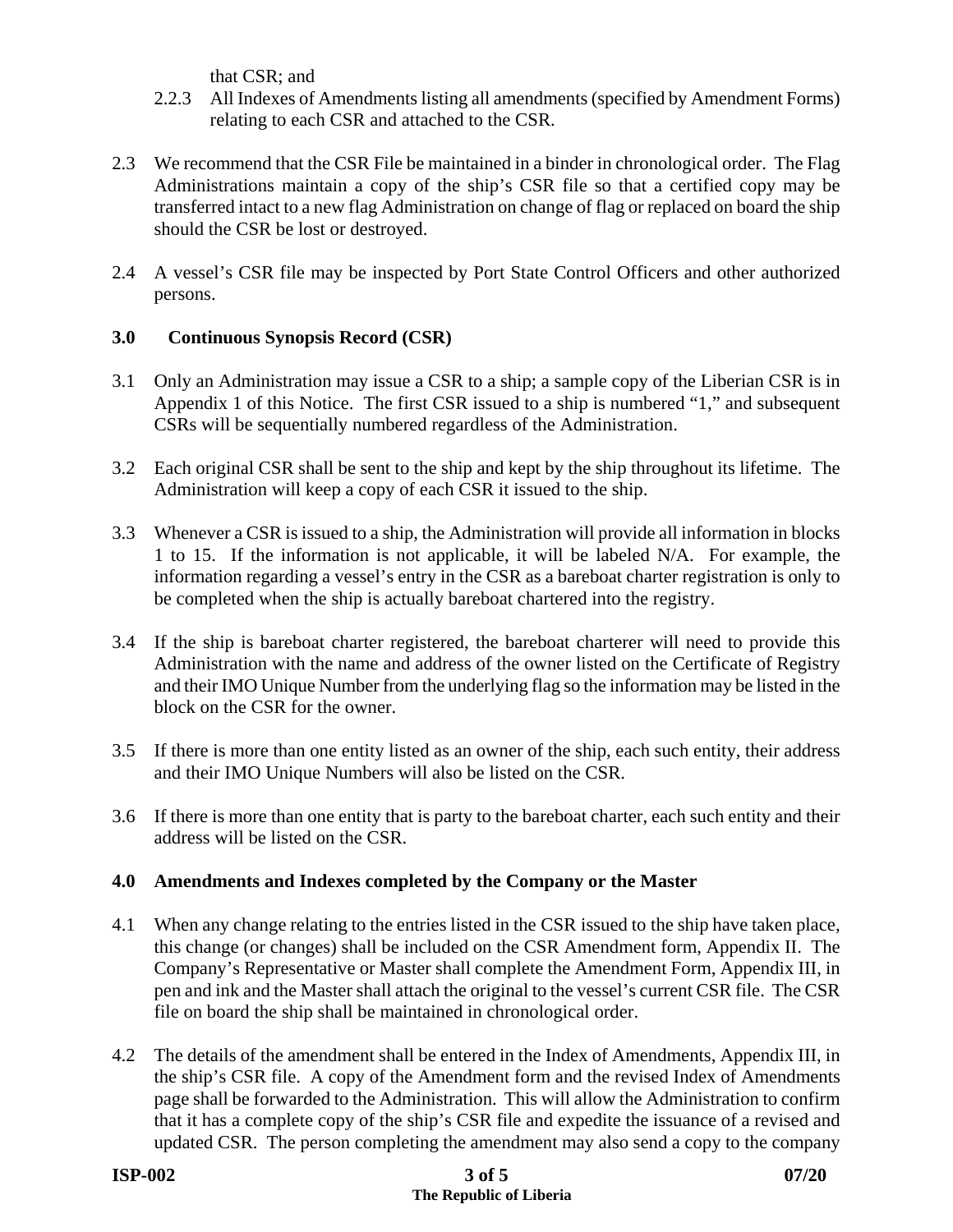operating the vessel in accordance with company procedures.

# **5.0 In case of loss of, or damage to, any ship's CSR File**

In case the CSR is lost or damaged, the Company and/or Master shall contact the Administration in writing without delay, listing the papers (pages) which were lost or damaged. The Administration will provide certified copies of the CSR s, CSR Amendment Forms and Index of Amendments available in its files.

# **6.0 Verification and Correcting Errors**

The Administration's Inspectors will examine the CSRs during the Annual Safety Inspection and will contact the Administration should any errors be identified in order to correct the record.

# **7.0 Change of Flag Requirements for vessels leaving the Liberian Flag**

Along with the Request for Permission to Transfer out of the Liberian flag, a transferring owner shall be required to identify the prospective flag Administration so the vessel's CSR File may be provided to the gaining flag Administration. This must occur before the Liberian Administration will issue a Certificate of Cancellation.

# **8.0 Procedures for Issuing the New, Revised or Updated CSR:**

8.1 **Change of Flag to Liberia:** In accordance with **[IMO MSC Resolution 198 \(80\)](https://www.liscr.com/sites/default/files/liscr_imo_resolutions/Res%20MSC.198%2880%29%20-%20CSR%20Amendments.pdf)** the previous Administration is required to issue a revised CSR to the ship, indicating in block 15, the date ship ceased to be registered with that Administration. That Administration is also required to send the Liberian Administration a copy of the vessel's complete CSR file as soon as possible and no later than one month from the date the ship ceased to be registered. If the CSR file is not received from the previous Administration, the Master or Company representative may be requested to send a copy of the CSRs, which are on board the ship in order that new sequentially numbered CSR can be issued by this Administration.

In instances where the previous flag State has not forwarded the CSR file of the ship covering the period during which the ship was entitled to fly its flag, within three months from the date of change of flag, the Liberian Administration in accordance with MSC **[Resolution 198\(80\)](https://www.liscr.com/sites/default/files/liscr_imo_resolutions/Res%20MSC.198%2880%29%20-%20CSR%20Amendments.pdf)**, will issue a CSR based on the CSR information received from the CSR file onboard the ship. The sequential number to be allocated to the CSR document to be so issued will be the second sequential number after the last sequential number shown on the CSR document. The reason for issuing the CSR document in such a manner will be explained in block 16.

As stated in MSC **[Resolution 198\(80\)](https://www.liscr.com/sites/default/files/liscr_imo_resolutions/Res%20MSC.198%2880%29%20-%20CSR%20Amendments.pdf)**, when reviewing the CSR files, Port State Control Inspectors should be guided by the provisions of the resolution, as well as the remarks shown in block 16 on the CSR document. In the circumstances referred to in the paragraph above, the missing sequential number should be considered as constituting a deficiency against the previous flag State. Such a deficiency is due to the fact that the previous flag State did not forward the CSR file and thus failed to fulfill its obligations under SOLAS regulation XI-1/5.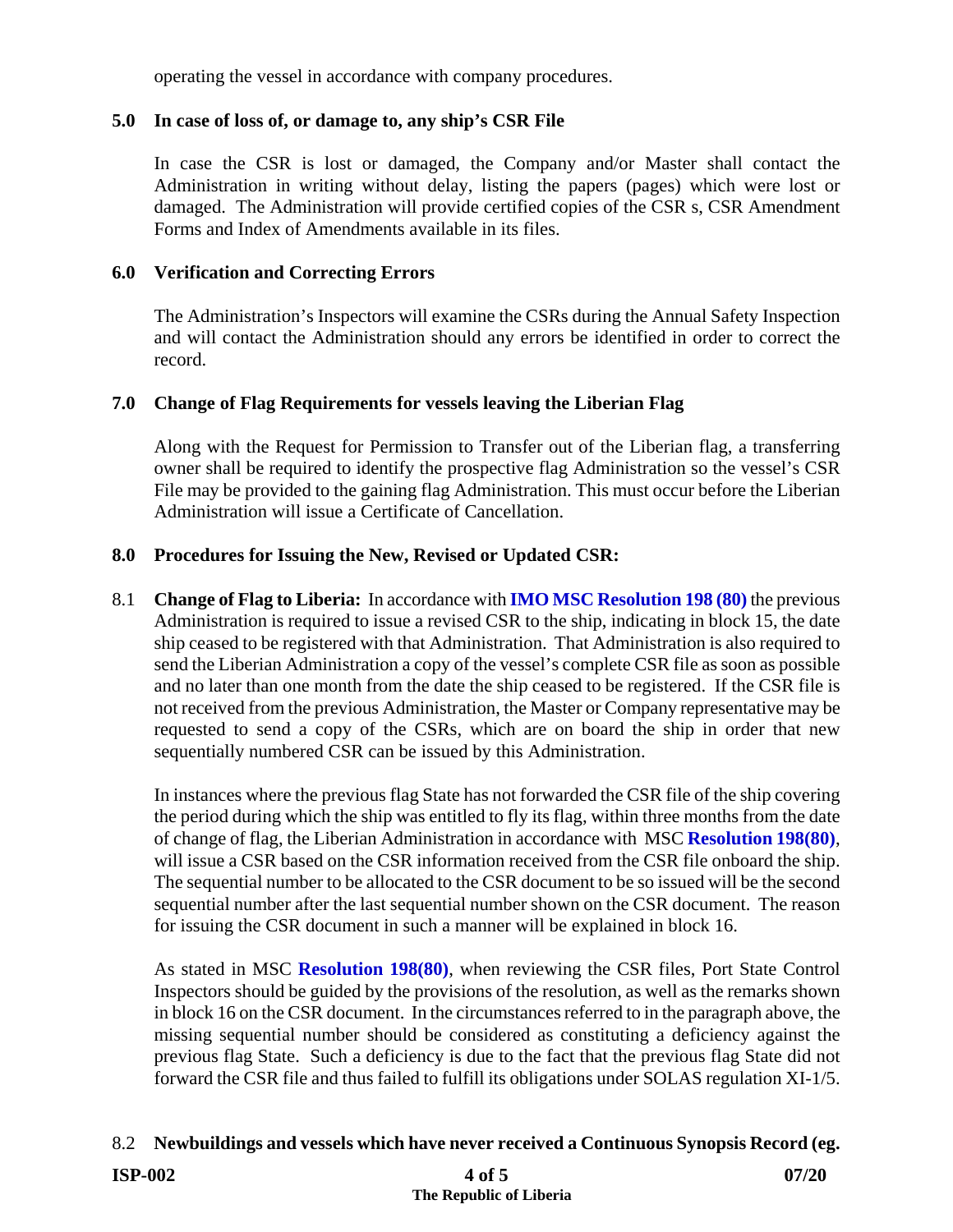**ships which have never been placed in service, or registered, or engaged in international voyages):** The Company Representative or Master shall submit the information necessary to develop a vessel's initial Continuous Synopsis Record by using form RL 5003, Appendix IV.

- 8.3 **Change of Ownership and Re-Registration of a Liberian Flag ship:** Master or Company Representative shall complete and send a copy of the Amendment Form and the modified Index of Amendments page to the Administration for processing an updated CSR.
- 8.4 **Change of Owner's Name:** Master or Company representative shall complete and send a copy of the Amendment Form and the modified Index of Amendments page to the Administration for processing an updated CSR.
- 8.5 **Change of Vessel Name:** Master or Company Representative shall complete and send a copy of the Amendment Form and the modified Index of Amendments page to the Administration for processing an updated CSR.
- 8.6 **Change of Safety Management Company's Name:** The vessel operator shall, in addition to the relevant required documents, ensure that the Master or Company Representative completes an Amendment Form and the Master adds the original Amendment form to the ship's CSR file. The Master shall submit a copy of the completed Amendment Form and the modified Index of Amendments page to the Administration for processing an updated CSR.
- 8.7 **Change of Recognized Organization issuing the Company's Document of Compliance and/or the vessel's Safety Management Certificate:** The vessel operator acting on behalf of the owner shall, in addition to the relevant ISM documents, ensure that the Master or Company Representative will complete and send a copy of the Amendment Form and the modified Index of Amendments page to the Administration for processing an updated CSR.
- 8.8 **Change of the Recognized Security Organization (RSO) or Administration issuing the vessel International Ship Security Certificate (ISSC) with respect to the ISPS Code:** The Master or Company Representative will complete and send a copy of the Amendment Form and the modified Index of Amendments page to the Administration for processing an updated CSR.
- **9.0** The forms mentioned in this Marine Notice as Appendixes II to IV are available on the Administration's web site as follows: www.liscr.com Maritime Tab/Documents/Marine Notices / ISP-002 and can be filled out electronically.

Forms completed according with the previous sections should be submitted by e-mail to: vesselcertificates@liscr.com for timely processing. Back-up copy files may be maintained electronically, but the original CSR and complete CSR File must be maintained on board the vessel by the Master.

\* \* \* \* \*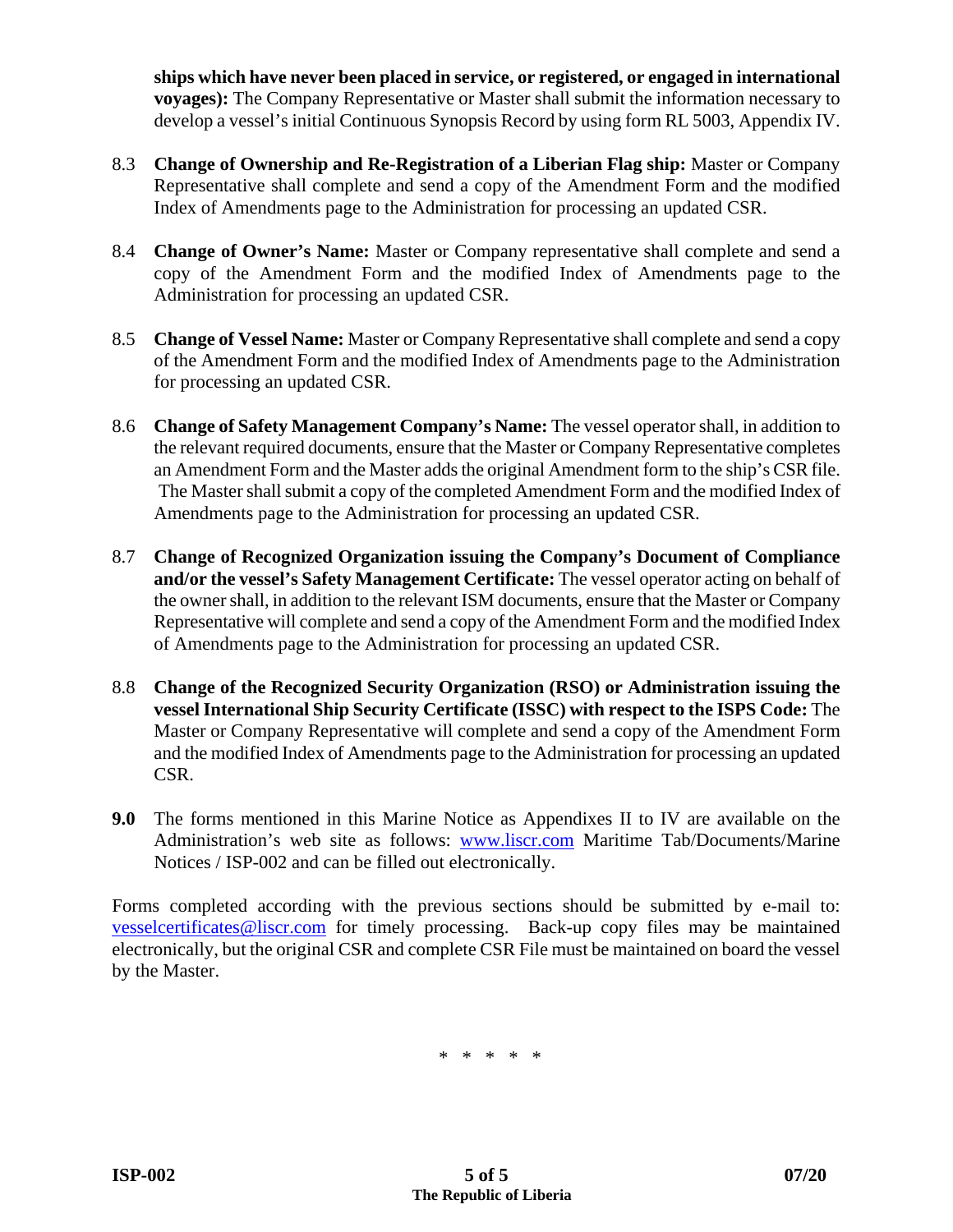

THE REPUBLIC OF LIBERIA

Liberia MARITIME AUTHORITY

# **CONTINUOUS SYNOPSIS RECORD**

**APPENDIX I**  Document Number: For the ship with IMO Number:

| <b>Information</b> |                                                                                                                                                     |   |
|--------------------|-----------------------------------------------------------------------------------------------------------------------------------------------------|---|
| 1                  | This document applies from (date):<br>海                                                                                                             | 価 |
| $\overline{2}$     | Flag State:                                                                                                                                         |   |
| 3                  | Date of registration with the State indicated in 2:                                                                                                 |   |
| $\overline{4}$     | Name of ship:                                                                                                                                       |   |
| $5\overline{)}$    | Port of registration:                                                                                                                               |   |
| 6                  | Name of current registered owner(s):<br>Registered address(es):                                                                                     |   |
| $\tau$             | Registered owner identification number:                                                                                                             |   |
| 8                  | If applicable, name of current registered bareboat<br>charterer(s):<br>Registered address(es):                                                      |   |
| 9                  | Name of Company (International Safety Management):<br>Registered address(es):<br>Address(es) of its safety management activities (if<br>different): |   |
| 10                 | Company identification number:                                                                                                                      |   |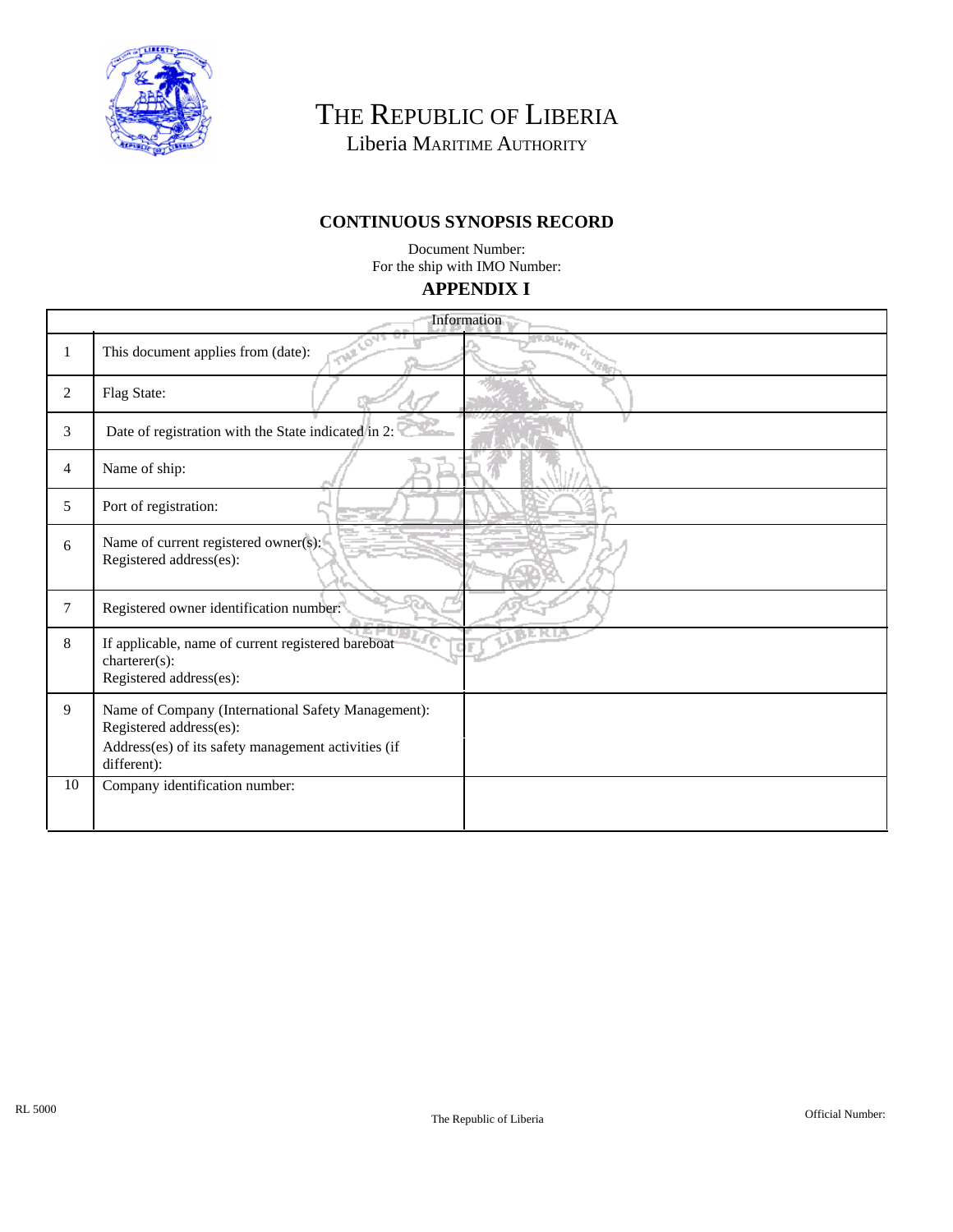| 11 | Name of classification society with which the ship is<br>classed:                                                                                                 |  |
|----|-------------------------------------------------------------------------------------------------------------------------------------------------------------------|--|
| 12 | Administration/Government/Recognized Organization<br>which issued Document of Compliance:<br>Body which carried out audit (if different):                         |  |
| 13 | Administration/Government/Recognized Organization<br>which issued Safety Management Certificate:<br>Body which carried out audit (if different):                  |  |
| 14 | Administration/Government/Recognized Organization<br>which issued International Ship Security Certificate:<br>Body which carried out verification (if different): |  |
| 15 | Date on which ship ceased to be registered with the<br>State indicated in 2:                                                                                      |  |
| 16 | Remarks (insert relevant information as appropriate):                                                                                                             |  |

THIS IS TO CERTIFY that this record is correct in all respects.

Issued at:

Date of Issue:

Margaret Ansumana Senior Deputy Commissioner Of Maritime Affairs Republic of Liberia

This was received by the ship and attached to the ship's CSR file on the following date (fill in):

Signature: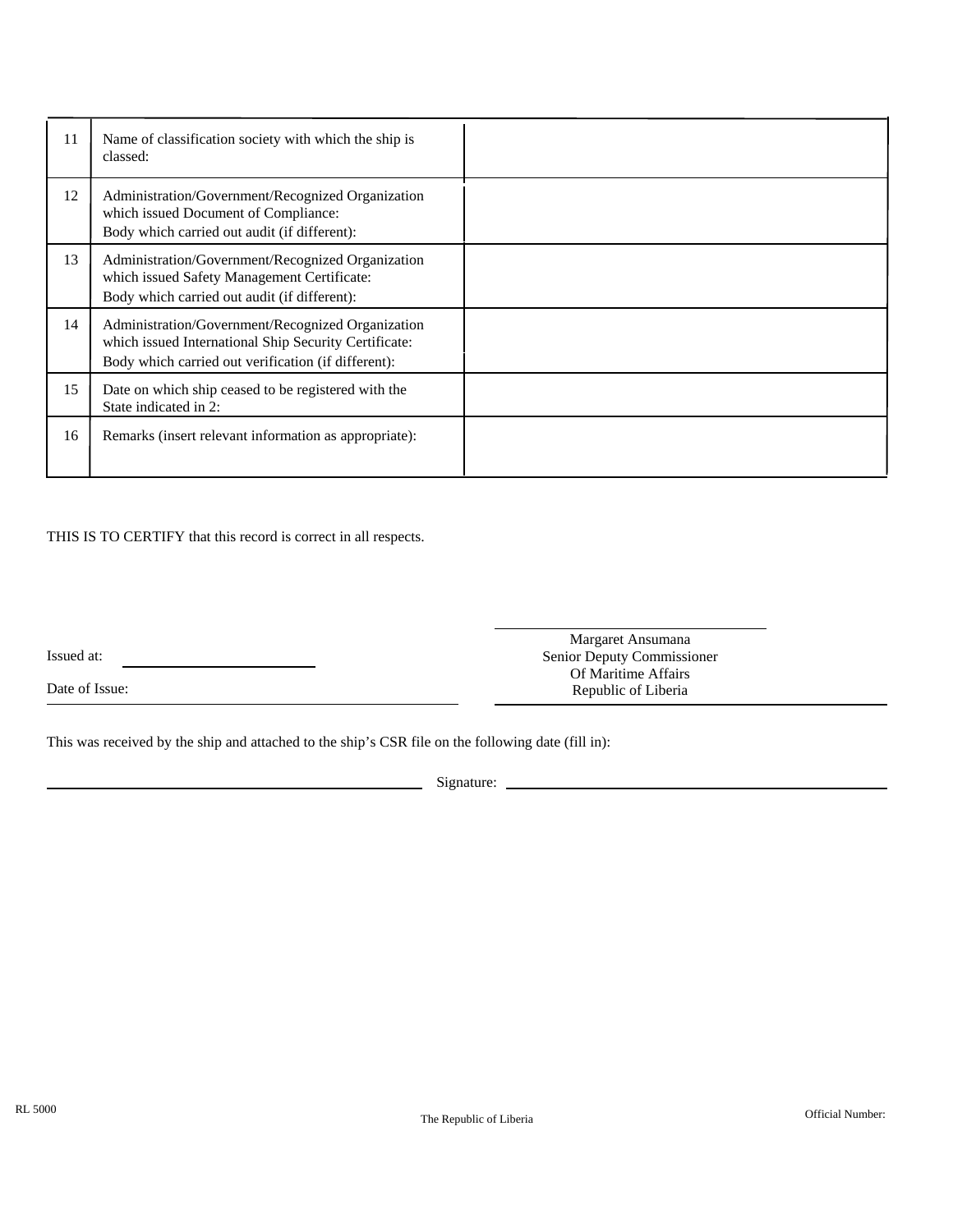### **APPENDIX II**



*(To be filled out by Company or Ship's Master)* 

#### **AMENDMENTS TO THE CONTINUOUS SYNOPSIS RECORD (CSR) DOCUMENT NUMBER \_\_\_\_ FOR THE SHIP WITH IMO NUMBER: IMO \_\_\_\_\_\_\_\_\_**

*The amendments are shown in the table. Indicate N/C for all items not being changed. Dates should be in the format yyyy/mm/dd* 

|                | Information                                                                                                           |  |  |
|----------------|-----------------------------------------------------------------------------------------------------------------------|--|--|
| $\mathbf{1}$   | This document applies from (date):                                                                                    |  |  |
| $\overline{2}$ | Flag State:                                                                                                           |  |  |
| $\overline{3}$ | Date of registration with the State indicated in 2:                                                                   |  |  |
| $\overline{4}$ | Name of ship:                                                                                                         |  |  |
| 5              | Port of registration:                                                                                                 |  |  |
| 6              | Name of current registered owner(s):                                                                                  |  |  |
|                | Registered address(es):                                                                                               |  |  |
|                |                                                                                                                       |  |  |
|                |                                                                                                                       |  |  |
|                |                                                                                                                       |  |  |
| $\tau$         | Registered owner identification number                                                                                |  |  |
| 8              | If applicable, name of current registered bareboat charterer(s):                                                      |  |  |
|                | Registered address(es):                                                                                               |  |  |
|                |                                                                                                                       |  |  |
| 9              | Name of Company (International Safety Management):                                                                    |  |  |
|                | Registered address(es):                                                                                               |  |  |
|                |                                                                                                                       |  |  |
|                |                                                                                                                       |  |  |
|                | Address(es) of its safety management activities management activities if different                                    |  |  |
|                | from registered address:                                                                                              |  |  |
|                |                                                                                                                       |  |  |
| 10             | Company identification number                                                                                         |  |  |
| 11             | Name of all Classification Societies with which the ship is classed:                                                  |  |  |
| 12             | Administration/Government/Recognized Organization which issued the Document                                           |  |  |
|                | of Compliance:                                                                                                        |  |  |
| 13             | Body which carried out audit (if different):<br>Administration/Government/Recognized Organization which issued Safety |  |  |
|                | Management Certificate:                                                                                               |  |  |
|                | Body which carried out audit (if different):                                                                          |  |  |
| 14             | Administration/Government/Recognized Organization which issued International                                          |  |  |
|                | Ship Security Certificate:                                                                                            |  |  |
|                | Body which carried out verification (if different):                                                                   |  |  |
| 15             | Date which the ship ceased to be registered with the State indicated in 2:                                            |  |  |
|                |                                                                                                                       |  |  |
| 16             | Remarks (current relevant information as appropriate)                                                                 |  |  |
|                |                                                                                                                       |  |  |
|                | THE IS TO CEDTIEV THAT this meand is compating all memories                                                           |  |  |

THIS IS TO CERTIFY THAT this record is correct in all respects

Issued by the Company or Master: \_\_\_\_\_\_\_\_\_\_\_\_\_\_\_\_ Date of issue: \_\_\_\_\_\_\_\_\_\_\_\_\_\_\_\_ Signature of authorized person: \_\_\_\_\_\_\_\_\_\_\_\_\_\_\_\_\_\_\_\_\_\_\_\_\_\_\_\_\_\_\_\_\_\_\_\_\_\_\_\_\_\_\_\_\_\_\_\_\_\_\_\_\_\_\_\_ Name of authorized person: \_\_\_\_\_\_\_\_\_\_\_\_\_\_\_\_\_\_\_\_\_\_\_\_\_\_\_\_\_\_\_\_\_\_\_\_\_\_\_\_\_\_\_\_\_\_\_\_\_\_\_\_\_\_\_\_\_\_\_

RL 5001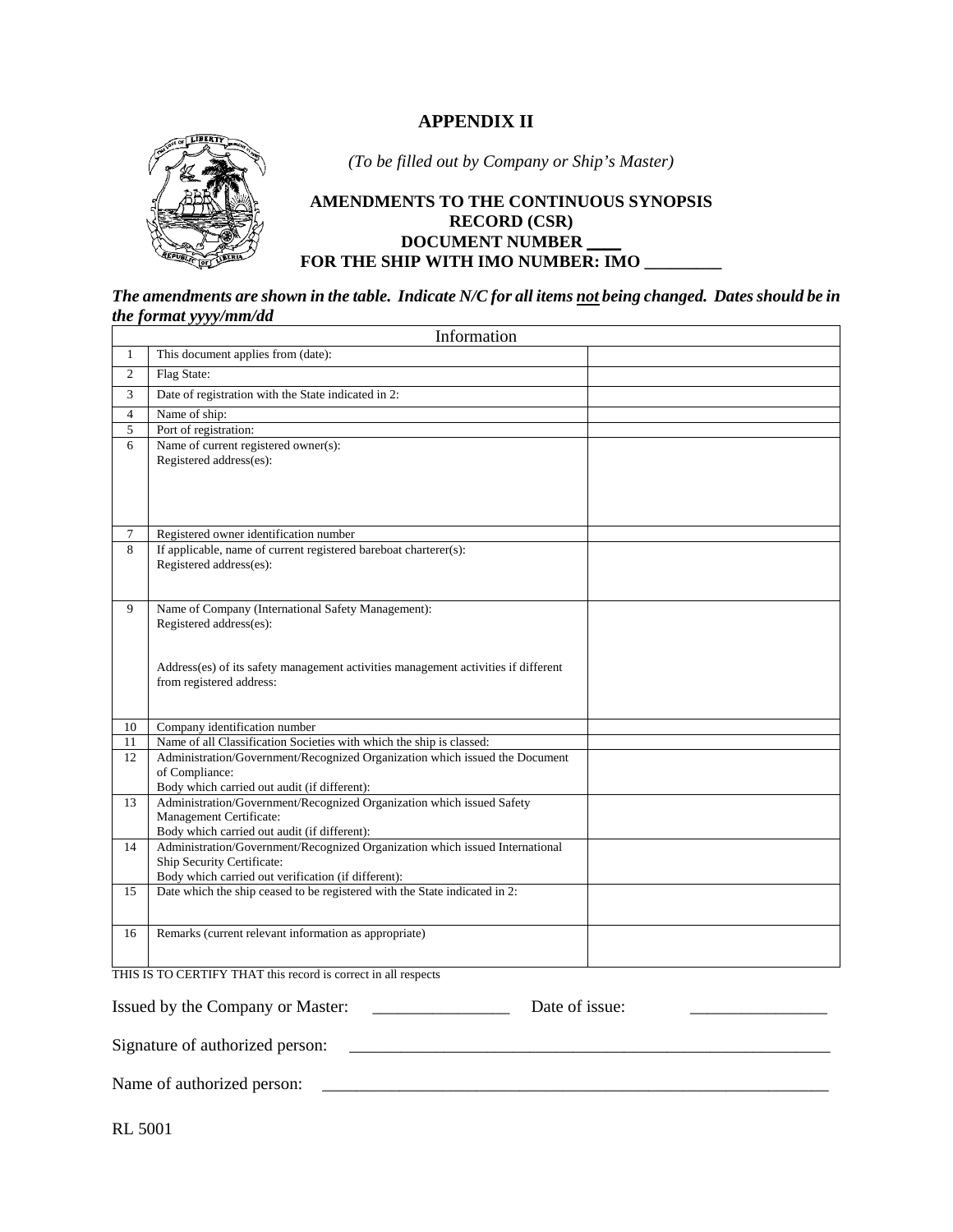### **APPENDIX III**



*(To be filled out by Company or Ship's Master)* 

#### **INDEX OF AMENDMENTS TO THE CONTINUOUS SYNOPSIS RECORD (CSR) DOCUMENT NUMBER FOR THE SHIP WITH IMO NUMBER: IMO**

After this CSR was issued, the following amendments to entries on the have been made by the Company or the Master, have been attached to the ship's CSR file and have been notified to the Administration:

| Date of application | Amendment to CSR       | Date amendment form attached |
|---------------------|------------------------|------------------------------|
| of Amendments       | Information $(2 - 16)$ | to the ship's CSR file:      |
|                     |                        |                              |
|                     |                        |                              |
|                     |                        |                              |
|                     |                        |                              |
|                     |                        |                              |
|                     |                        |                              |
|                     |                        |                              |
|                     |                        |                              |
|                     |                        |                              |
|                     |                        |                              |
|                     |                        |                              |
|                     |                        |                              |
|                     |                        |                              |
|                     |                        |                              |
|                     |                        |                              |
|                     |                        |                              |
|                     |                        |                              |
|                     |                        |                              |
|                     |                        |                              |
|                     |                        |                              |
|                     |                        |                              |
|                     |                        |                              |
|                     |                        |                              |
|                     |                        |                              |

**NOTE:** *If more amendments are issued than allowed for in the above table, add copies of this table as Appendices to this page. Such Appendices should be numbered from 1 and upwards.* 

*When relevant, indicate as follows: Appendix no. has been added to this page.*